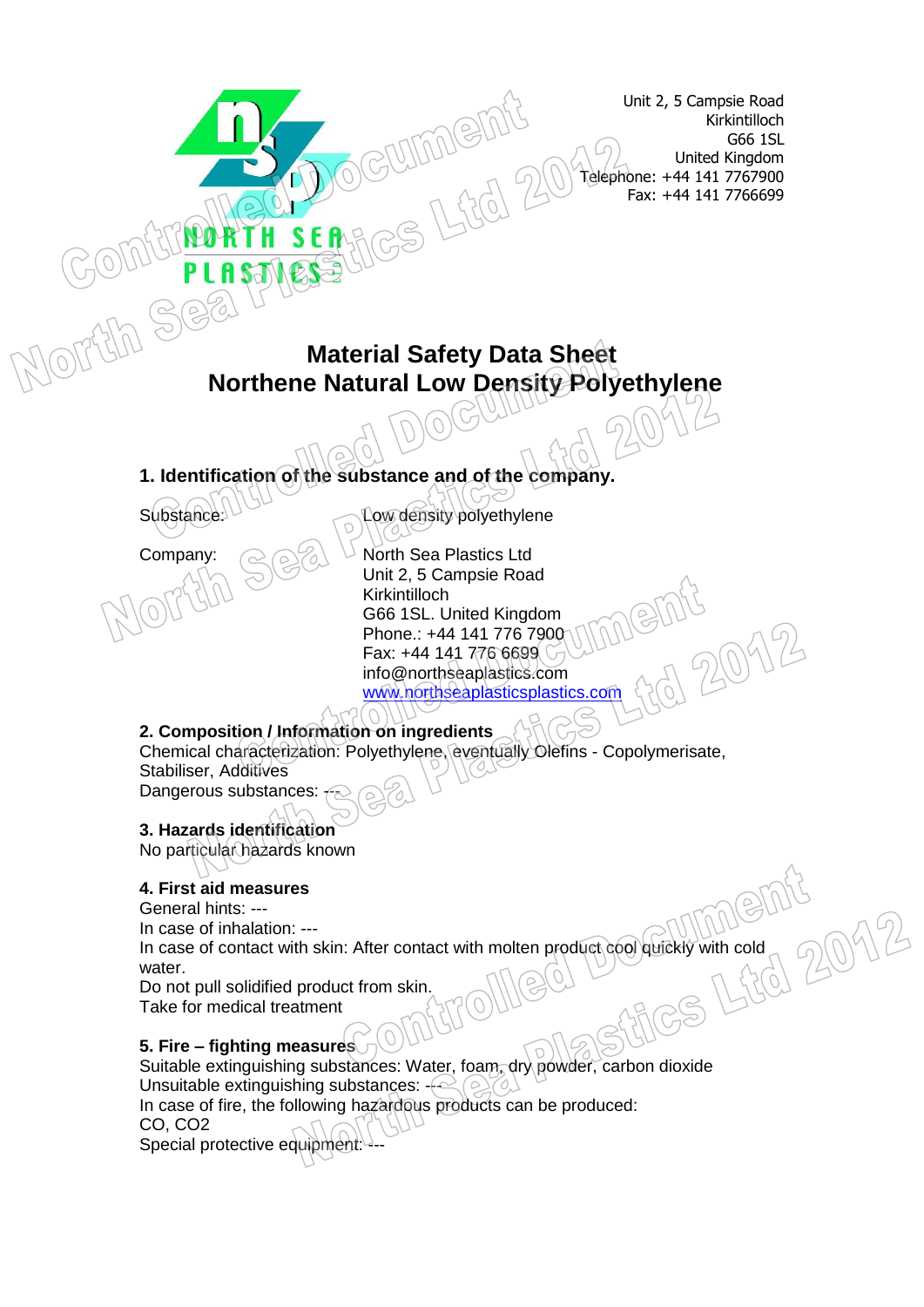#### **6. Accidental release measures** None

# **7. Handling and storage**

Product includes combustible polymer. Take precautionary measures against fire and explosion.

 $18116$ 

# **8. Exposure controls / personal protection**

Personal protective equipment: General protection hygiene measures. Avoid contact of molten material with skin CAS-no.: 9002-88-4

#### **9. Physical and chemical properties**

Appearance Form: firm Colour: natural or coloured Odour: odourless Change in physical state Crystalline melting point: approx. 105 °C (DSC) Ignition temperature: > 360°C Density (23°C): 0,915 - 0,935 g/cm³ (ISO 1183) Solubility: Insoluble in water

# **10. Stability and reactivity**

Thermal decomposition: > 390°C Dangerous reactions: No dangerous reaction known Dangerous decomposition products: ---

#### **11. Toxicological information**

According to experience, the product is considered to be harmless to health if handled in the correct manner

### **12. Ecological information**

Product is insoluble in water Harmful effects to fish and bacteria: not harmful

#### **13. Disposal instructions**

Product:

In accordance with the necessary technical regulations may be dumped or incinerated with household waste, after consultation with site operator and with the  $\bigcup_{\text{U}}\bigcup_{\text{int}}$  responsible authority<br>Waste code no. for unused product: 120105<br>Name of waste: polyolefin wastes<br>14. Transportation responsible authority

Waste code no. for unused product: 120105 Name of waste: polyolefin wastes

#### **14. Transportation data**

Non dangerous goods according to the transport regulations

#### **15. Regulations**

Labelling in accordance with GefStoffV / EC: hazard warning labelling not compulsory National Hazard Class (Germany): 0 (self classification)

#### **16. Other information**